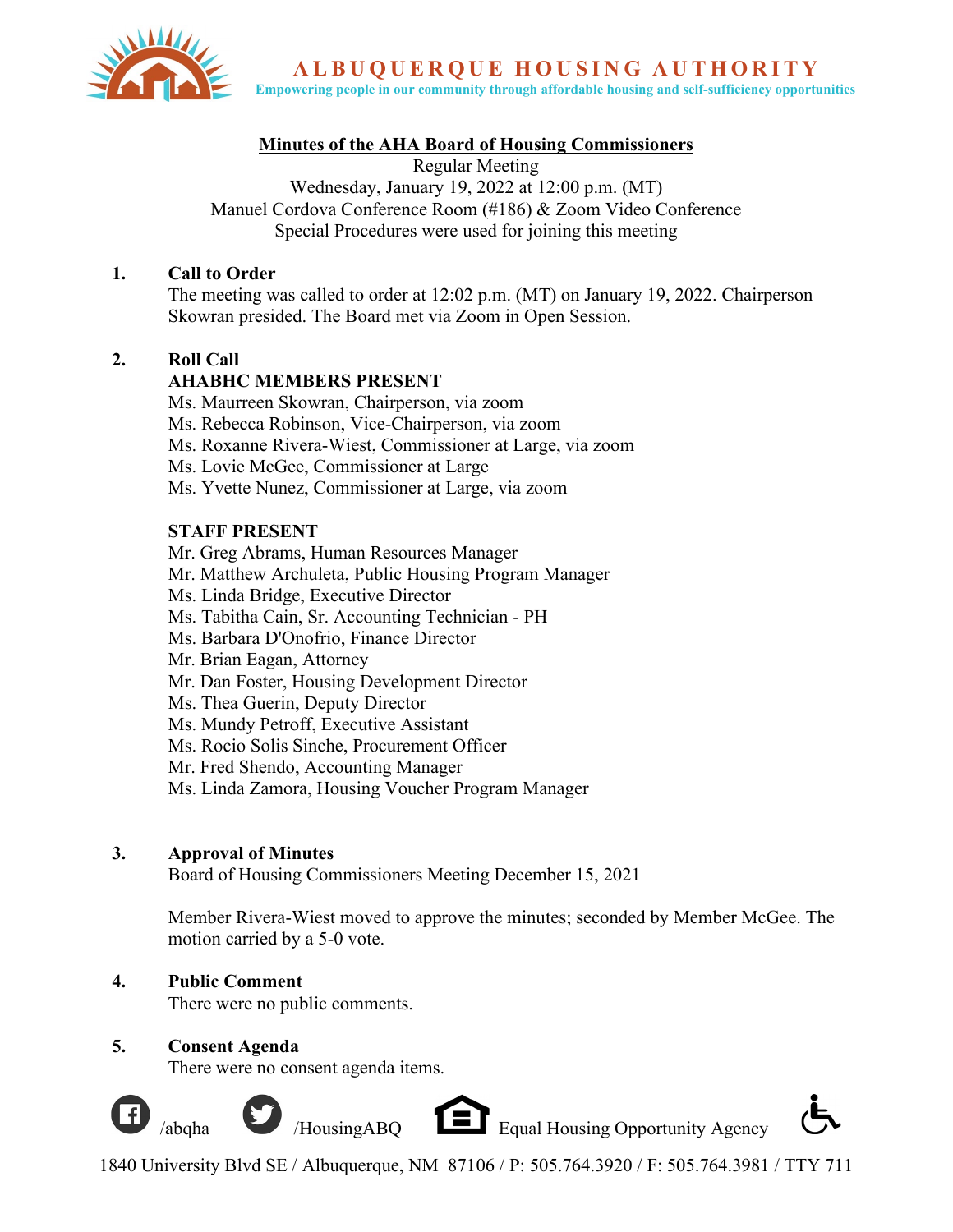## **6. Resolutions and Communications**

a) Report of the Secretary (Executive Director, Linda Bridge, Deputy Director Thea Guerin and Housing Development Director Dan Foster)

Ms. Bridge and Ms. Guerin presented the Review of 2021 in the Report of the Secretary and the Albuquerque Housing Authority Production Snapshot Report, Mr. Foster presented the Capital Fund Report; all addressed questions from Members of the Board.

Member Rivera-Wiest moved to accept receipt of the Report; seconded by Member McGee. The motion was carried by a 5-0 vote.

b) Presentation and Acceptance of the 2021 Audit (Aprio, LLC) (Finance Director Barbara D'Onofrio)

The Presentation and Acceptance of the 2021 Audit (Aprio, LLC) was deferred until February's meeting.

c) Executive Communication 2022-01 Approval of Project Based Voucher (PBV) (Executive Director Linda Bridge)

Ms. Bridge presented "Executive Communication 2022-01 Approval of Project Based Voucher (PBV)" and addressed questions from Members of the Board.

Member Rivera-Wiest moved to approve "Executive Communication 2022-01 Approval of Project Based Voucher (PBV)": seconded by Member Robinson. The motion carried by a 5-0 vote.

## **7. New Business**

There was no new business.

## **8. Old Business**

There was no old business.

## **9. Other Business**

The next scheduled Regular Meeting of the Board will be on Wednesday, February 16, 2022, at 12:00 p.m. The meeting will be held in person at the Albuquerque Housing Authority Administration Office, in the Carnis Salisbury Building, 1840 University Blvd SE, Albuquerque, NM, and the public will have the option to attend in person or by video conference.

## **10. Announcements**

All NM Residents are encouraged to take the Resident Survey for NM Mortgage Finance Authority (MFA). As part of the development of the Statewide Housing Strategy, MFA is inviting all New Mexicans to complete a resident survey. The survey will help identify and address housing needs across the state. All survey takers who complete the questionnaire are